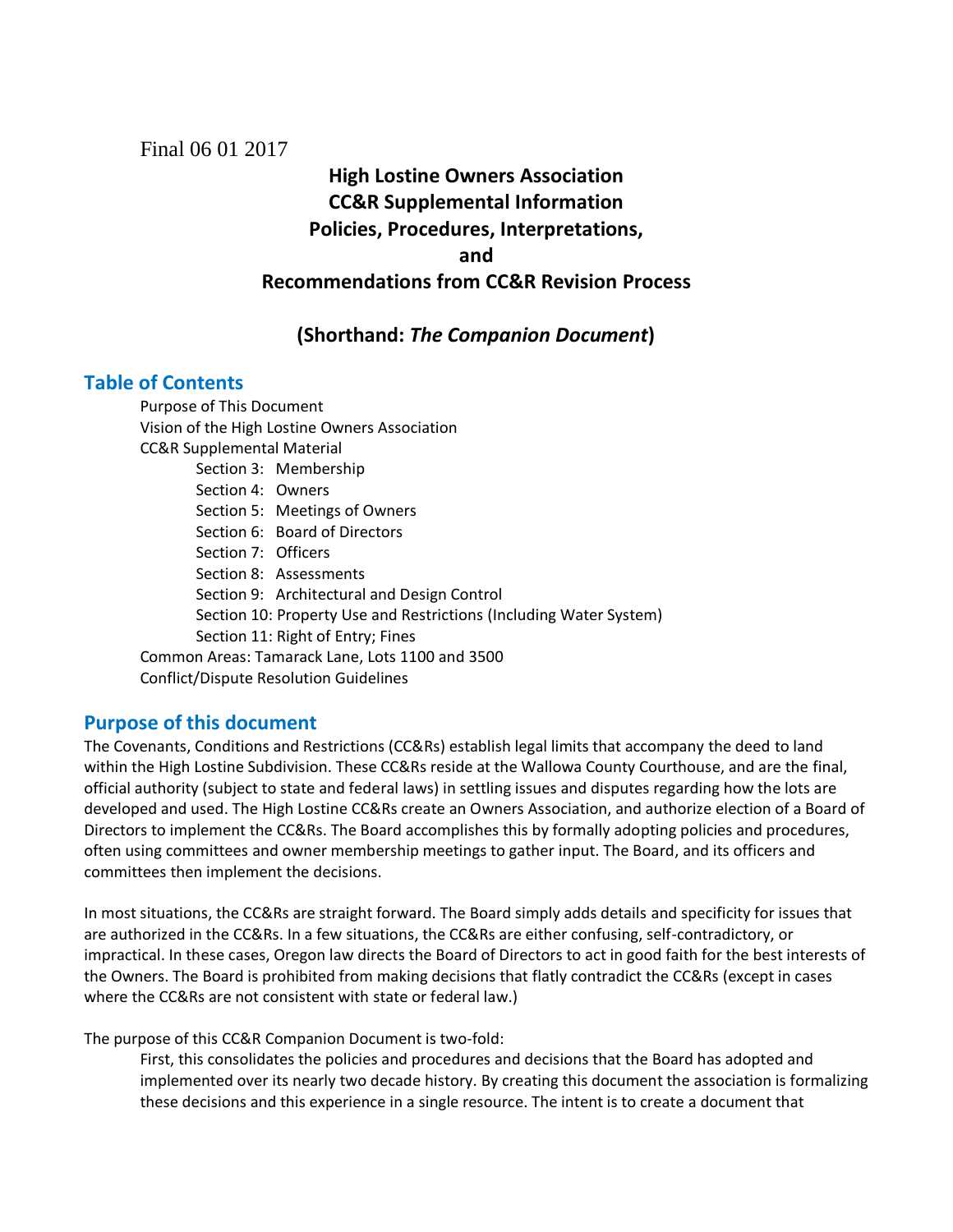improves continuity, consistency and clear communication with the membership. Consolidating these decisions also makes it easier to manage updates and changes.

Second, in 2007 many owners contributed hundreds of hours to committees to recommend changes to the CC&Rs. For a number of reasons these were not formally adopted, though some of the work has provided guidance to subsequent committee and Board decision-making. This document includes

### TEXT BOXES FOR PENDING ISSUES

which reference these recommendations. These boxes are currently still under consideration for possible adoption. The process for this review and adoption have not yet been determined. The purpose of including this material here in the "Companion Document" is to consolidate all past decision-making in a single source for member review and Board planning.

**WARNING:** This document often references the original CC&Rs as appropriate to provide a reference point for the interpretations contained in this Companion Document. However, **this document does not restate all of the CC&Rs**. All Owners should have a copy of the original CC&Rs and understand the restrictions on their lots. Material in this document is only included where elaboration of the CC&Rs has been necessary.

One last note on how this document was created. The formality of the Association's processes and procedures has increased as the HLOA has grown. The information contained here has been compiled from minutes and memories of the long-term members. Specific language and the dates decisions were adopted are documented only for the more recent issues. The authors have summarized older decisions, but have not systematically reviewed all the old minutes for specific language.

Homeowners are encouraged to review both the original CC&Rs and this Companion Document, and to provide feedback to the Board using a questionnaire provided by the Board. The Board will then review and consider homeowner comments and suggestions before proceeding with the "boxed" (pending) issues .

## **Vision Statement**

We, the residents of the High Lostine Subdivision, value the natural beauty of the Lostine River Valley with its mountain vistas, forests, abundant wildlife, and pristine river. In part, these most cherished values result from and bind us to the Eagle Cap Wilderness and Wallowa County. We have an obligation to protect and preserve this beauty for future generations. Therefore, we will add to our property values through responsible stewardship with respect and tolerance for the diversity of all our neighbors -- human and others. We want to protect the investment we have made in our property through good stewardship as development proceeds. We promise to abide by our Covenants, Conditions and Restrictions (CC&Rs) and work through our differences as neighbors and friends, honestly and openly, remembering how fortunate we are to be a community at the edge of the wilderness.

## **CC&R Supplemental Material**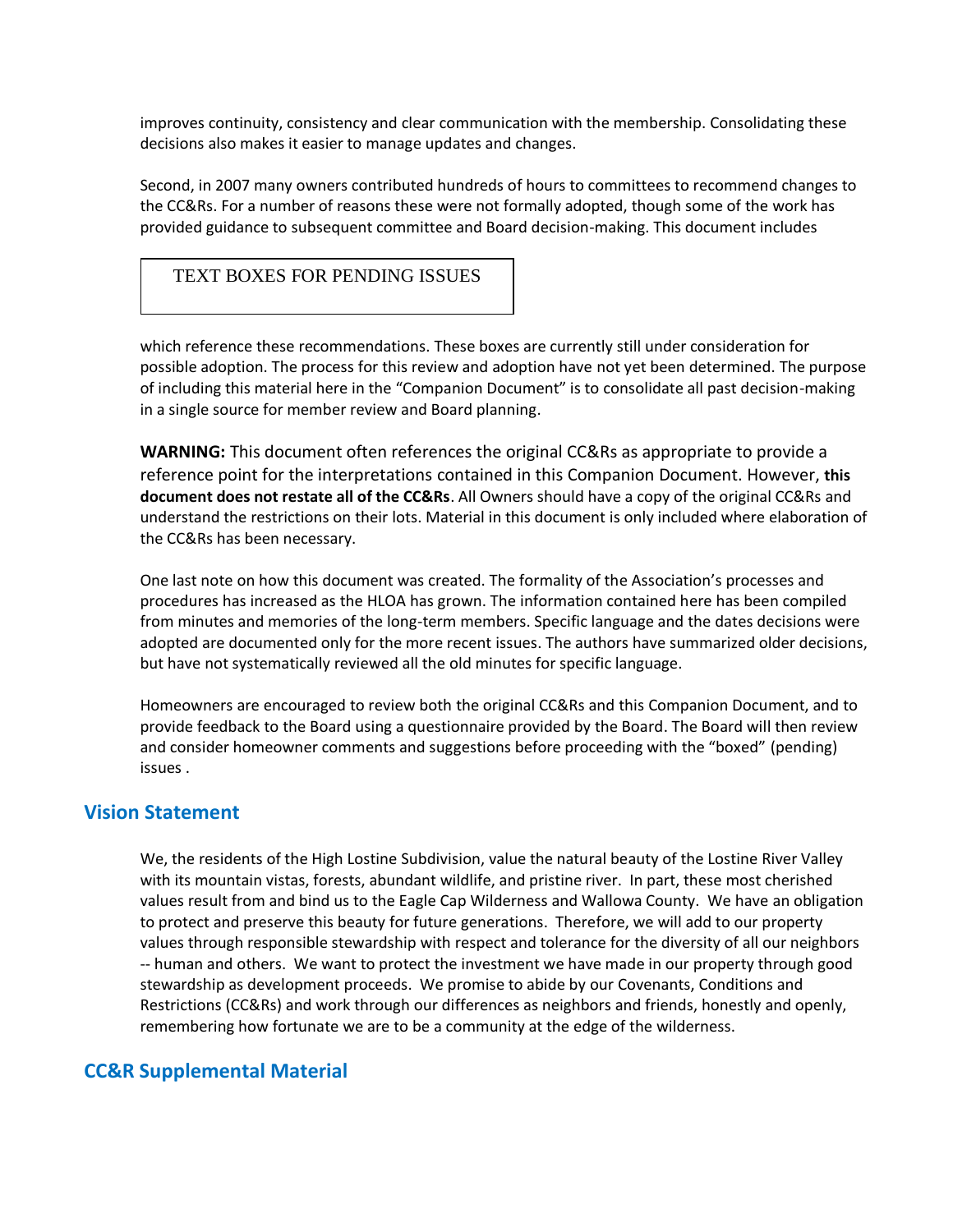### **CC&R Sections 4: Owners**

Contact Information: The Association Secretary is responsible for maintaining a list of current owners and their mailing address, consistent with the records filed at the Wallowa County Courthouse. This list is available to the public on the HLOA website. In addition owners are requested to voluntarily provide phone and email contact information to the secretary to enable emergency contact and to save mailing costs. The detail contact list is available to all members but will not be sold or given to any non-members.

Procedures for Welcoming New Owners: The President, Treasurer, Water Manager and Secretary need to be informed about any new owners. The Secretary sends a welcome packet directing the owners to the website, emphasizing the importance of following the CC&Rs and highlighting information about the water system and procedures and restrictions regarding any development or building on lots.

Communication with Owners: The *HighLostine.com* website is managed by an owner volunteer under direction of the Board. The President, Committee chairs and the secretary are responsible for giving the content to the webmaster. Although the website and email are economical tools that can be easily kept current, paper-mail communication is used for meeting notices and ballots unless otherwise authorized by an owner. HLOA maintains a post office box for official correspondence, and the officers are responsible for picking up mail and distributing it appropriately.

#### Ownership and Voting:

The people who own a lot are ONE owner and have one vote in association matters. There are two exceptions. Owners of more than one lot have one vote per lot for electing Directors to the Board. Owners of more than one lot have one vote per lot for changing the CC&Rs.

## **CC&R Section 5: Meetings of Owners**

5.1 The Membership meets once per year to elect the Board, to learn about Board and committee activity, and to provide advice and input about issues. The date for the meeting is set in the preceding fall by the board, and is usually held in late April or early May. (The meeting is required to be held before June 27.) A "Hold the date" notice is sent by Secretary in February. Attendance of all lot owners is strongly encouraged. The annual meeting is usually accompanied by a work party and a potluck to encourage all owners to be engaged in maintaining our common assets and sense of community. Guest speakers are often invited to discuss issues relevant to owners.

5.1.3 The secretary provides a model proxy with the meeting notice, along with instructions for how it should be filed.

The CC&R Committee proposed adding a restriction that someone who is not an owner may not hold more than one owner's proxy. This has not been acted upon, and may require a CC&R change. The issue has not been a problem in recent years.

5.1.4 The interpretation of "quorum" is ambiguous. For the purpose of electing the five Directors, a quorum is the presence of or proxy for owners of 33% of lots. For other purposes a quorum is 33% of the owners. Oregon statute provides a procedure for owners associations to proceed with decision making in the absence of a quorum. As required, the Secretary includes a reference to this procedure in the meeting notice. Obtaining a quorum at the annual meeting has not been a problem in recent years.

#### **Ballot in lieu of a meeting**

Oregon law provides a mechanism for owners associations to vote by mail rather than in a face-to-face meeting. This is important to the HLOA because so many members do not reside locally. Following is the HLOA procedure: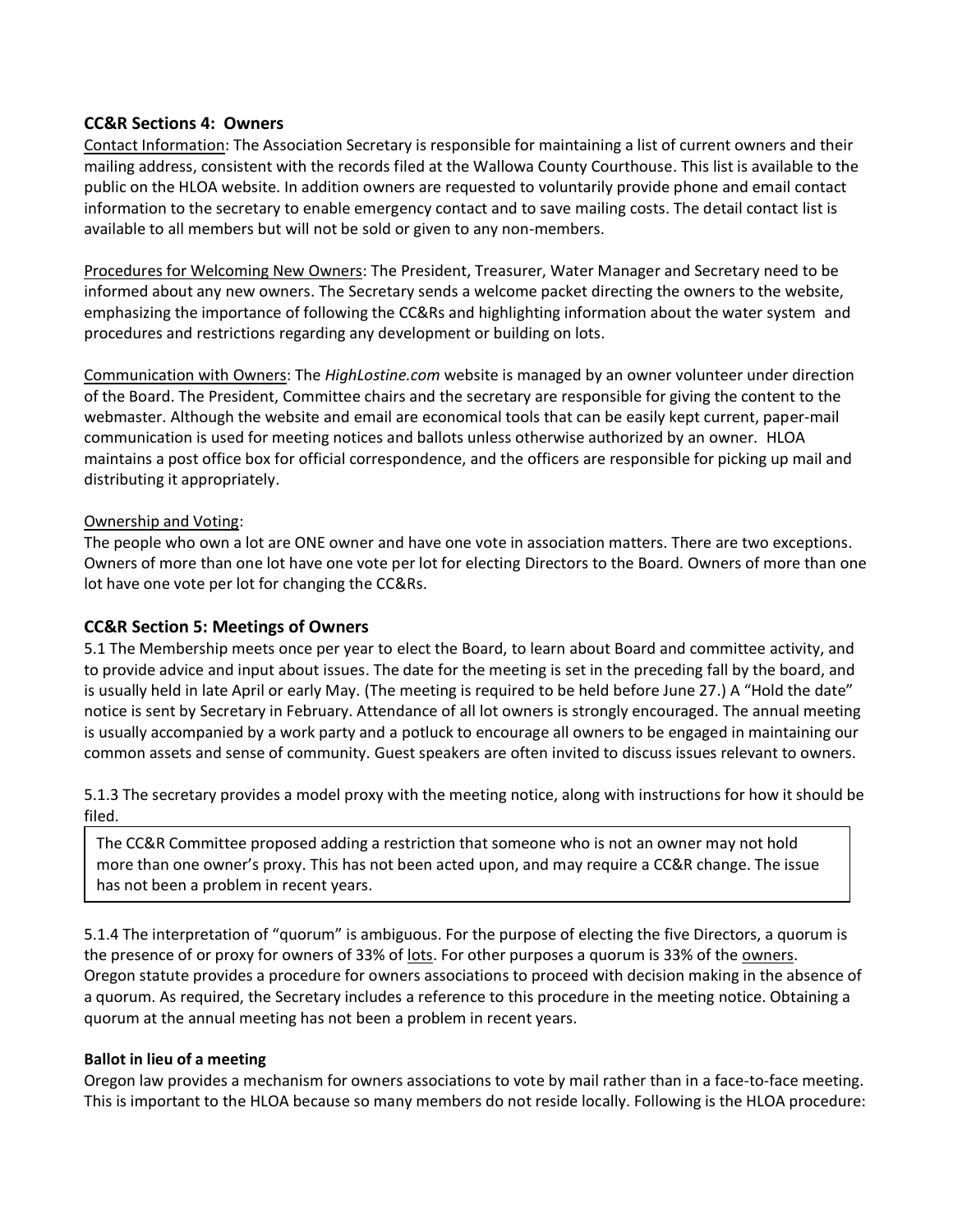### Procedure for Voting by Ballot in Lieu of Meeting (appvd 11/20/2016)

- $\bullet$  This procedure shall be used when a vote during a meeting of the association is not practical, e.g. when the percentage of votes required exceeds the number of owners usually in attendance at a meeting, or at any other time the Board determines it is appropriate.
- ◆ The CC&Rs specify when owners are entitled to a single vote versus a vote for each lot owned. Ballots shall be uniquely prepared for each lot or each owner as appropriate, with a signature line and affidavit for the owner to certify that they are entitled to cast the vote(s). Return envelopes will also uniquely indicate the lot number(s) on the outside to facilitate tracking and reminder calls.
- Voting information, instructions including a date by which the ballot is to be returned, a stamped return envelope to the association's Lostine post office box, and the unique ballots, shall be sent to all owners by first class mail by the secretary.
- The Board may ask volunteers to contact all owners who have not returned ballots in a timely manner to encourage full participation. In the event a ballot was not received or is lost by an owner, the Board may send second ballots.
- $\bullet$  Ballots will be held, unopened, by the person picking up the mail at the Lostine post office until such time as the president determines they will be counted. In no case shall that date be more than 30 days after the date the ballot was due.
- Votes will be counted by a committee composed of the association president, an owner not serving on the Board of Directors, and an association officer, on a date agreeable to all.
- The names of voting owners, and the total results, shall be officially recorded, but not how individual owners voted. Any owner may request to be present when votes are tallied by contacting the association president by phone.
- In order for a ballot to be counted the ballot must have a signed affidavit and must be postmarked no later than the day the count takes place.
- The secretary shall prepare minutes for "Ballot in Lieu of a Meeting" listing the names of owners returning ballots and the final vote tally for approval by the Board. This shall constitute "written approval of (*specific percent*) of the membership" as required by the CC&Rs. (The relevant percent is determined by the type of vote.) These minutes will be kept with the corporate records and be made available to the membership. After approval of the minutes by the board the ballots will be destroyed.
- In unusual circumstances, or at the initiation of a request from 10% of the members before the ballots are counted, a secret ballot procedure may be administered. In the case that a secret ballot method is chosen prior to mailing, the signature affidavit will be attached to the outside of a second security envelope, rather than to the ballot itself. In the case that a secret ballot method is chosen after ballots are mailed, an additional party will be responsible for opening the envelopes and giving the ballots to the counting committee with the identifying information removed.

#### \*Note:

Oregon law requires a secret ballot only if 10% or more of the owners request a secret ballot within proscribed time frames after notification that a vote will be taken. In general the HLOA expects owners to be willing to share their votes and views with others.

#### **CC&R Section 6: Board of Directors**

The Association acts through the Board. The Board attempts to make all its activities open to the membership, while also respecting the privacy of individual owners. Discussions of individual owners, such as financial issues and complaints, do not include names or lot numbers in the minutes except in sealed envelopes accompanying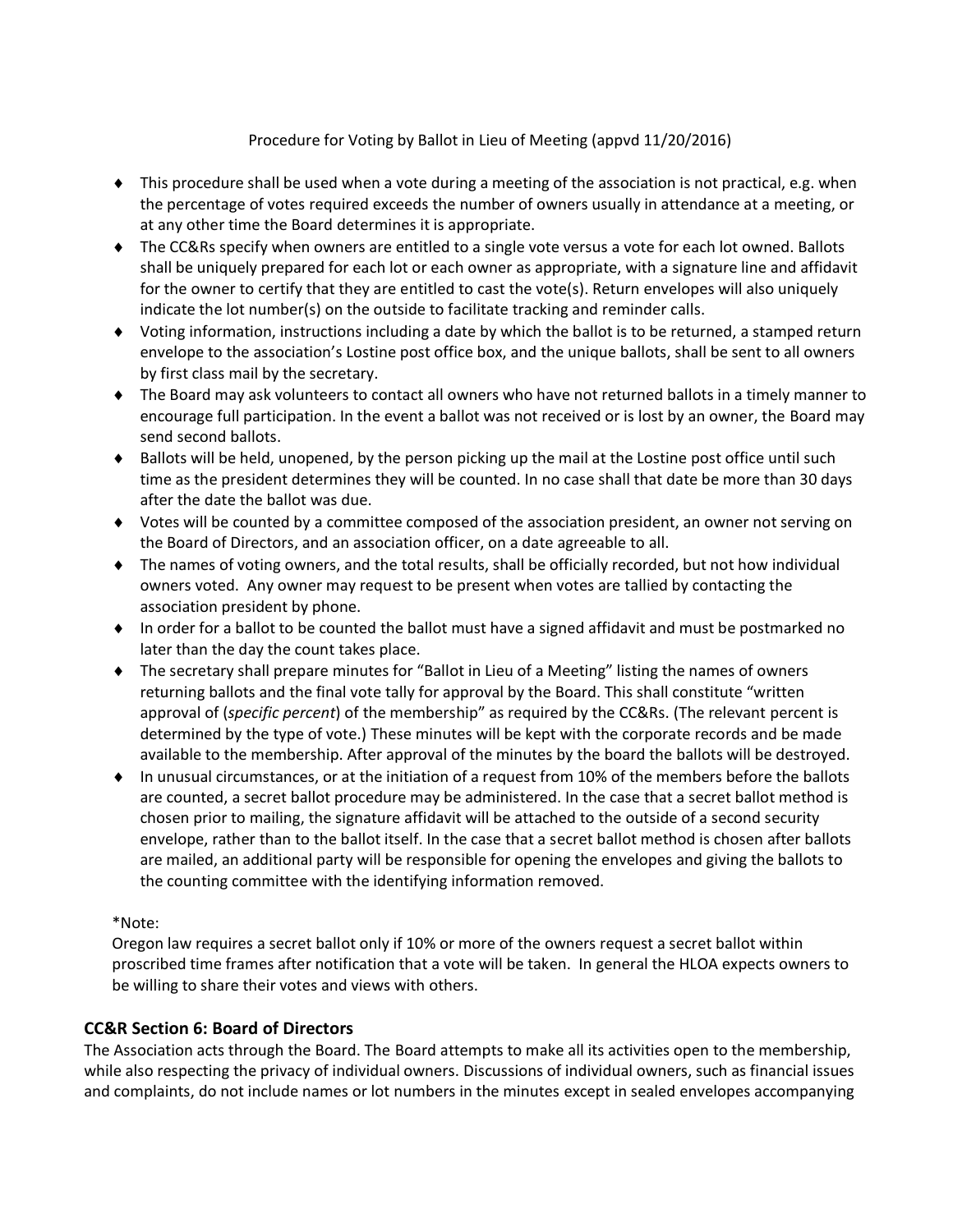the minutes. Confidential correspondence is also kept in sealed envelopes with the minutes. The Board distributes an annual summary of its decisions to the membership for informational purposes. Minutes are not routinely distributed to the membership, but upon written or email request the Secretary will make minutes available to a member after screening them for confidential issues.

6.3 The HLOA encourages a mix of resident and non-resident owners to serve on the Board at the time of election or when filling vacancies to encourage representation of all interests.

6.6 The Board meets immediately after the annual membership meeting to elect the President, Secretary and Treasurer and to appoint committee chairs. This fulfills the required "official annual meeting of the Board". In addition the Board meets immediately prior to the annual membership meeting and once in the fall. The Board may hold additional meetings as business requires.

6.11 Proxies. The Directors serving on the Board are accountable to the membership for their decisions. Although the CC&Rs permit Directors to vote by proxy, this is not permitted by Oregon law. How each Director votes on every issue is included in the minutes.

6.13 Voting by mail. The CC&R committee recommended that the Board be permitted to vote by email. Oregon Law proscribes when and how this may be done. The Board needs to adopt a formal policy. A formal CC&R change probably isn't necessary.

6.19 Board members are notified of meetings via email unless they have notified the President and Secretary that written notification is necessary.

#### **CC&R Section 7: Officers of the Association**

7.1 In order to reduce the burden on our volunteers the Board splits the duties of the Secretary as authorized in the CC&Rs into two separate positions: Secretary and Treasurer. The Board traditionally appoints non-Directors to these two officer positions.

7.6 The Directors and Officers are reimbursed for their expenses, but are not otherwise compensated.

7.9 The Board does not issue certificates of membership because of our small size. In the event of a conflict regarding ownership, the county records prevail.

#### **CC&R Section 8: Assessments**

8.1 The General Annual Assessment amount is set by the Board in the fall to cover the expected expenses for the next calendar year. The Board maintains only a small additional balance in this general fund. General assessment invoices are mailed by the Treasurer in January. Traditionally the assessment has been \$100-\$150 per year. \$150 is the maximum allowed in CC&Rs.

The CC&R committee recommended that the maximum allowable amount be allowed to increase up to 5% per year. This would require a formal CC&R change.

8.2 Special Assessments. By written ballots the owners have authorized special assessments of various amounts to support the maintenance and operation of the High Lostine Owners Association water system. The current assessment (approved 02/2016) authorizes the Board to set two annual fees: (a) base-rate-per-lot water fees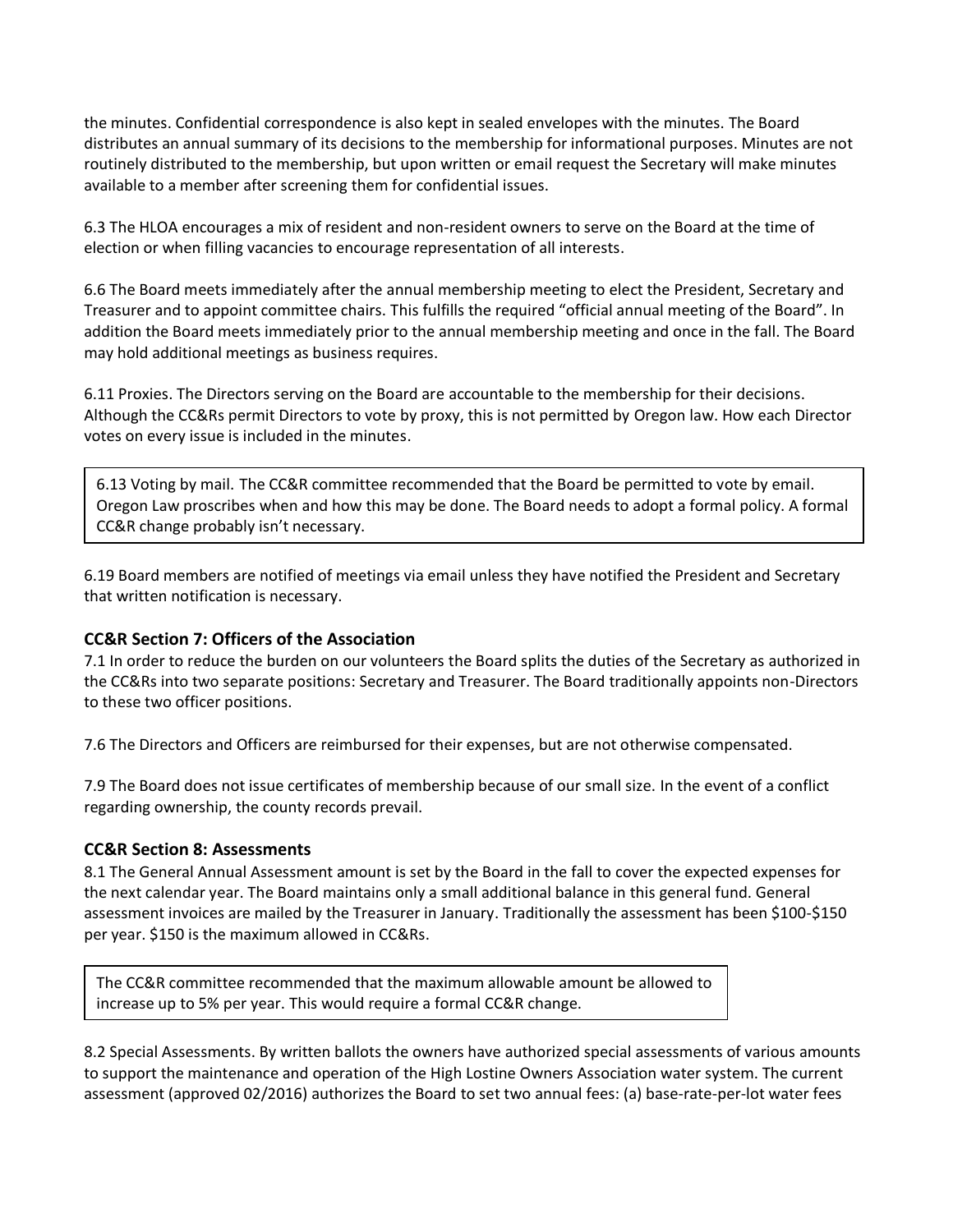and (b) water-usage fees. The amount of the fees are set as reasonable and necessary to ensure the long-term functioning of the water system, and to comply with all laws and regulations as the community grows. The Board is required to annually report to the Owners on all water expenditures and the rationale for setting each assessment. This is usually done at the annual membership meeting. The Board sets the rates in the spring based on budgets and recommendations from the Water Committee. The base amount is due from owners in June for the next 12 months; the use amount is billed retrospectively for June-May. The Board sets rates at a level that will cover operating expenses, prepare for emergency breakages, invest in capital improvements, and contribute to a reserve fund for long-term system needs.

The CC&R committee discussed, but did not decide, on a proposal to change the requirement for voting on special assessments to one vote per lot owned, rather than one vote per owner. This would require a formal CC&R change.

8.4 Record of Assessments. The secretary is responsible for recording the authorization of assessments in meeting minutes, which are kept with corporate records at the office of Baum Smith, LLC, in La Grande. The treasurer keeps records of assessment payments and deposits funds in separate bank accounts for general funds and for the water system. The Treasurer reports revenues and expenditures to the Board semiannually, and to the membership at the annual meeting. The Treasurer assures that property taxes are paid on HLOA common lots and that the HLOA accounts are reviewed annually by a qualified bookkeeper.

The HLOA is beginning to build a water system reserve fund with some of the water system assessments. These must be managed in accordance with Oregon laws. This will require that the Board adopt policies with input from the Water Committee.

8.6 Enforcement of assessments. The Board attempts to accommodate reasonable requests to delay payments based on hardship. The Board also acts as a good steward on behalf of the entire ownership by collecting all of the payments that are owed. Reconciling these two principles is a delicate balance requiring diplomacy and respect. The Treasurer independently develops payment plans with owners who are experiencing hardship. If progress is not being made on payments, the Treasurer alerts the Board for additional enforcement steps in accordance with CC&Rs.

The Board has a policy for reducing water assessments in the event of a leak and for shutting off water for nonpayment. See Section 11 below.

## **CC&R Section 9 Architecture and Design Control**.

The Architecture Control Committee (ACC) is an important committee that the Board authorizes to carry out duties of the HLOA. The chair and members are appointed each year with attention to representing the range of views held by the membership. The chair regularly reports activity to the Board and the membership. The ACC is not authorized to make new guidelines without Board approval. In the event that applying and/or enforcing the guidelines addresses new issues, becomes controversial or is adversarial, the issue is directed to the Board for policy development or other action. The ACC meets as needed (in person or electronically) to review and respond to applications in a timely fashion specified below in the procedures.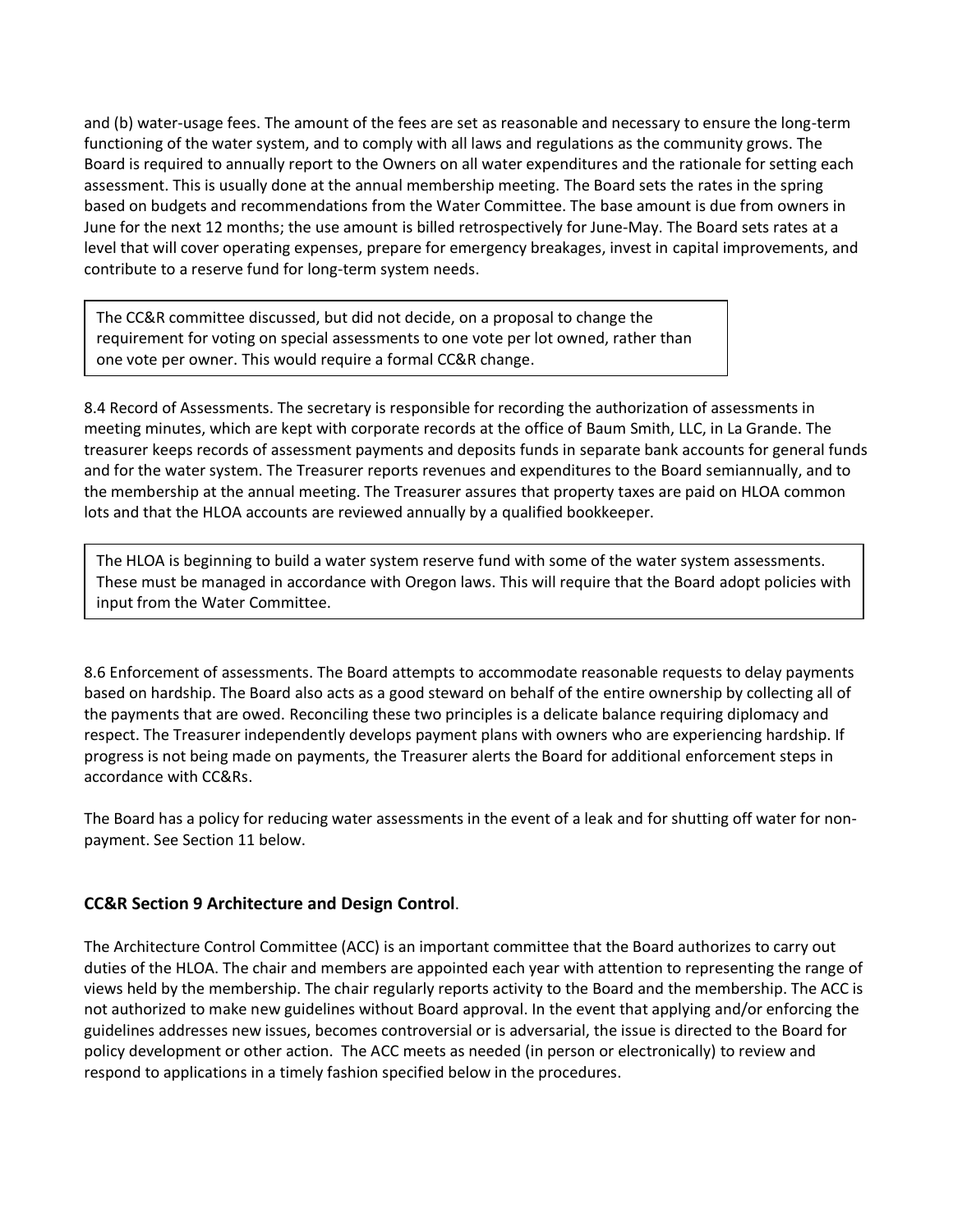As authorized in the CC&Rs the ACC has advised the Board to adopt a number of guidelines and procedures for implementation. The Committee keeps the [www.HighLostine.com](http://www.highlostine.com/) website up-to-date with contact information, forms and notices. Following are the items that have been approved by the Board to guide the Committee in carrying out its duties. Only the **additions** to the CC&Rs are included here; there are numerous other restrictions contained in the CC&Rs.

Architectural Control Committee: Intent, Guidelines, and Process (Revised May 2012)

## **Statement of Intent.**

The intent of the ACC is to ensure that all lot improvements (a) reflect adequate quality of construction, (b) utilize Northwest-style materials and colors that blend with the natural surroundings, (c) are compatible with existing structures on the applicant's lot and the High Lostine in general, and (d) honor property use restrictions set forth in the High Lostine Covenants, Conditions, and Restrictions (CC&Rs). Homeowners have a responsibility to review these documents prior to submitting an application to the ACC and prior to making improvements.

## **General Guidelines for Construction of Improvements.**

1. The ACC shall receive an application prior to improvements to a lot, which are defined here as all structures (residence, parking structure, shed, and other outbuildings), fences or other screens, and exterior lighting. The term "improvements" refers to both new construction and modification of existing structures. The term "application" in this document refers to "Application for ACC Approval of Lot Improvements and Building Plans" (se[e www.HighLostine.com](http://www.highlostine.com/) for forms).

2. The Wallowa County Planning Department (WCPD; phone [541-426-4543](tel:541-426-4543)**)** should be contacted for the proper permit(s) when construction is being planned. WCPD should be consulted for all improvements, including those that do not require a contractor (e.g, installation of prebuilt sheds, wood storage units, etc). Floor plan and elevations submitted to WCPD can also be used when submitting an application to the ACC. Approval by the County does not imply or guarantee approval by the ACC, as High Lostine regulations and guidelines may be more restrictive.

3. Hookup to the High Lostine water system may occur before or during new construction or the addition of improvements. Owners are reminded that the High Lostine water policies (Section 11) must be adhered to prior to any water hookups.

4. The following restrictions also apply to improvements (see the application and below for complete details).

(a) All improvements except for lot perimeter fences are to be set back from lot boundaries (measured at right angles) a distance of at least 25 feet and from the high-water mark of streams and rivers a distance of at least 100 feet.

(b) The majority of the structure must have a roof pitch of 4/12 or greater.

(c) The height of any structure cannot exceed 32 feet from the highest point of grade (backfill or terrain contacting the foundation).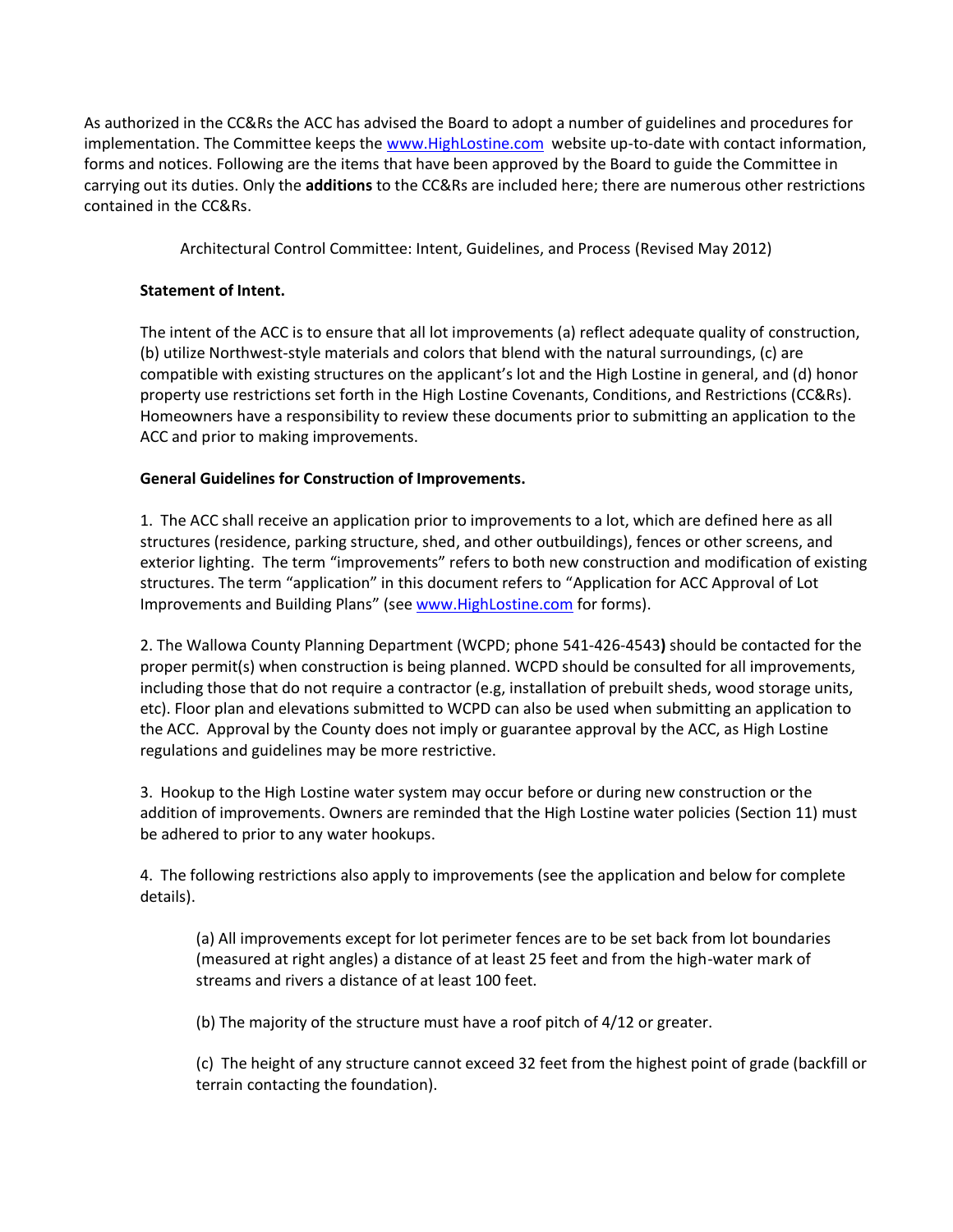(d) Fences should consist of natural materials native to, or consistent with, the natural environment, such as poles, boards, stonework, or a combination thereof.

5. In all cases, owners should be considerate of their neighbors. Any RVs, equipment, tarp-covered wood piles, garbage cans, tanks, and similar items should be placed in the least obstructive point in terms of visibility to neighbors and roadways. Please use restraint in the wattage, number, and utilization of exterior lights, and use reflectors that direct light downward.

## **ACC interpretations of the CC&Rs** (Approved 04/28/2000)

The Architectural Control guidelines in the CC&Rs for the High Lostine Owner's Association provide general language related to maintenance of the appearance of lots that is open to interpretation by the ACC. The decisions described below were made 1) in light of the perceived intent of guidelines, 2) to extend these guidelines with some specificity where it appeared warranted, and 3) to modify the guidelines where their intent appeared contradictory to the safety and best interests of the subdivision and the surrounding forest.

1. Trailers, fifth wheels, campers, tractors, and non-routinely used vehicles. Every attempt is to be made to keep trailers, fifth wheels, campers, tractors, and non-routinely used vehicles as inconspicuous as possible so as not to negatively impact the natural beauty of the forest surroundings and the residential atmosphere of the neighborhood. Whenever possible, some form of visual screening is to be created by either evergreen natural plantings or by manufactured materials of matching or harmonizing color to the natural surroundings.

If unable to effectively provide such screening, trailers, fifth wheels, campers, and non-routinely used vehicles are to be parked behind or beside the main structure on the lot so as to lessen the visual impact from the public way. Any constructed protective structure for such vehicle(s) is also to be located adjacent to the main structure on the lot to lessen the visual impact from the public way, and must be approved by the ACC.

It is understood that such vehicles often require level ground or creation of a pad. Owners are therefore encouraged to submit pad or footprint plans with their main dwelling building plans to the ACC prior to construction. Owners of existing dwellings must also submit plans of vehicle storage structures for ACC review. Please feel free to consult a member of the ACC in advance should you have any questions or concerns.

2. Wood and metal signs. The CC&Rs indicates that signs are to be small and unobtrusive and the language might be interpreted to limit the type of material used in such construction. The CC&Rs do state that there should be no more than one sign per lot. The ACC has interpreted this prohibition as pertaining to the posting of commercial signs as no business is to be established within the development. In the survey, several homeowners identified that their signs might be in violation of this rule. These were signs identifying the owners and the address and signs indicating that there should be no trespassing or similar warnings (e.g. beware of the dog). In the opinion of ACC such signs are deemed acceptable as long as they are of a size deemed reasonable for these purposes and they are not lighted in any way.

Generally, signs identifying the owners would be posted at or near the entrance to the lot and may be constructed of wood or metal. The ACC would rather not be proscriptive on size, but would be happy to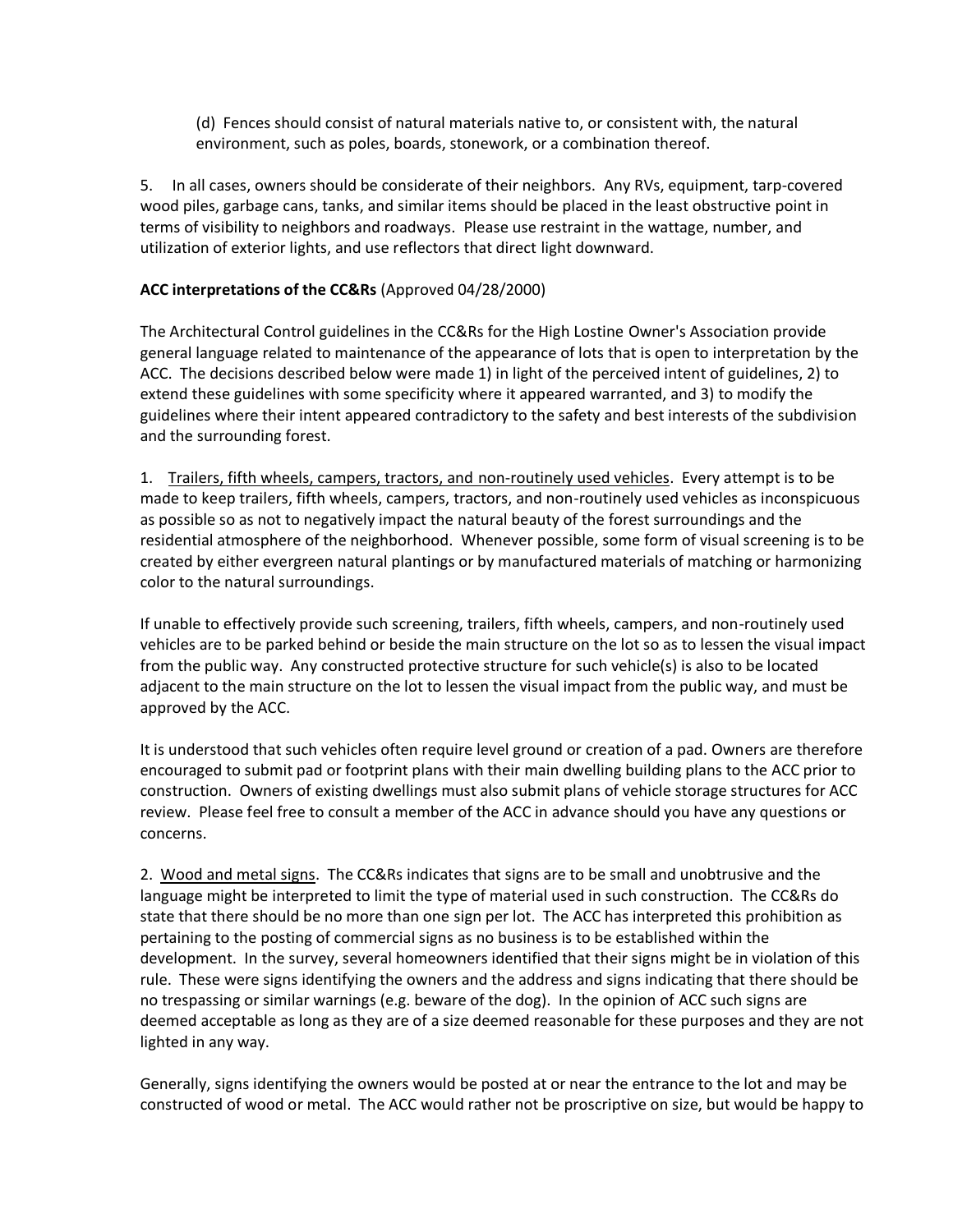consult with any homeowner that has a question. Having placed a sign to identify the owners will still allow the posting of an additional signs for purposes of warning (e.g. no trespassing, beware of the dog). However, these additional signs should be confined to a single post or tree near the entrance to the lot.

3. Stand-alone metal gates. The CC&Rs make provisions related to fencing, but are not specific with respect to gates. Several homeowners have placed gates, most frequently made of metal, in the absence of fencing. Our records do not show that the ACC had been approached about the gates. The ACC has determined that the gates present as of April 1, 2002 were of a type and style similar to that used by the U.S. Forest Service and would be considered acceptable in the future. That is, a gate must be unobtrusive, simple, and be of natural (green, brown, earth tone) color if painted. Gates must be maintained in good repair and appearance.

The ACC does, however, note that the CC&Rs are specific about fencing. Since gates are usually integral parts of fences, it is believed that the nature and construction of the gate should be specified in applications to the ACC in the future. In the future (i.e. post May 1, 2002) an application should be submitted to the ACC for the installation of gates, even when they stand alone.

4. Removal of trees and brush for fire protection. The CC&Rs allow for removal of trees and shrubbery within the immediate area of the building site and limit removal, except with prior approval of the ACC, on other portions of the lot. The ACC desires that lots be managed to reduce the hazard from wildfire, and will therefore support the judicious removal of ladder fuels and thinning of trees consistent with guidance provided by the Oregon Department of Forestry (ODF). The removal of trees and brush is to be done judiciously, and is not an endorsement for over-thinning of trees or a requirement for removal of all brush. The intent of the CC&Rs is to maintain indigenous vegetation and a woodland quality on the High Lostine lots. A mixture of large and small trees should be retained when thinning trees. To assist in retaining natural grouping of vegetation, owners may elect to retain patches of more dense trees or brush provided they are well separated from other patches. Owners that overthin their lots, based on the ACC's interpretation of the ODF guidance, will be heavily fined. Therefore, the ACC encourages owners to meet but not exceed ODF guidance. If you have questions, consult with a member of the ACC prior to your thinning activities.

## **Process for Submitting an Application to the ACC.**

1. Please submit an application as soon as plans are finalized, but no less than 90 days in advance of the intended construction start date. This will greatly reduce the potential for pre-construction delays in approval of the application.

2. Send the application to the chair of the ACC by email. If you do not have access to email, ground mail shall be used to send the application and the ACC response, however 35 day response times will replace the 28 day response times in parts 3 and 4 (Below). After the application has been received by all ACC committee members, the chair will contact you.

3. The ACC chair will provide a response to you within 28 days of when all ACC committee members have received the application. The response will either be approval, a request for additional written information, or a denial stating the points upon which the denial is based.

4. Submission of additional written information or a revision of a denied submittal will start a new 'clock' of 28 days from the time when all ACC committee members have received the new information.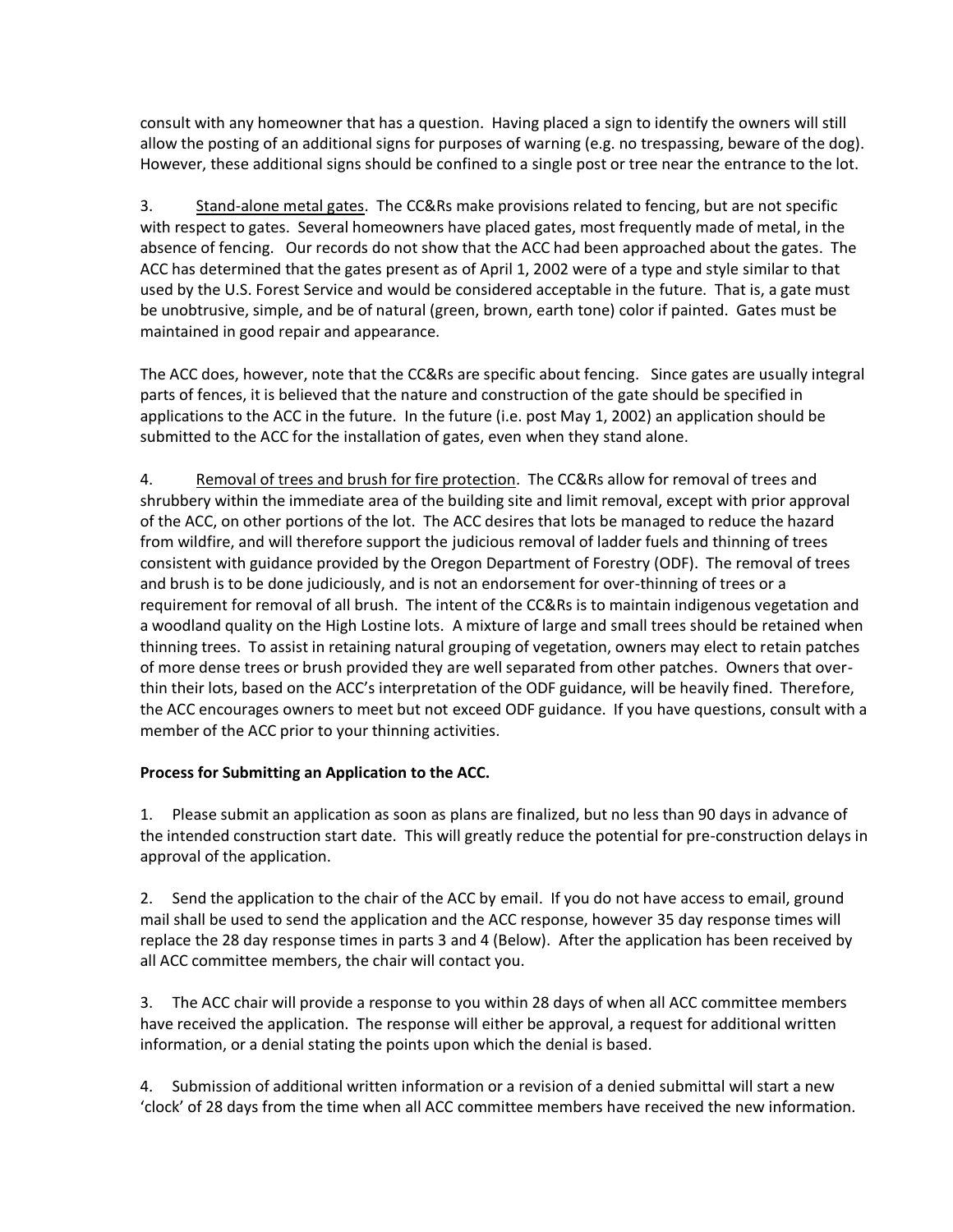- 5. Once approval is granted by the ACC:
	- a. Any changes in construction type, siding or roof material, siding or roof color, elevation, or location of the improvement requires a revised application.
	- b. Failure to begin construction within 180 days after approval by the ACC requires that the owner resubmit the application and re-obtain approval from the ACC.
	- c. The exterior of any structure must be completed within 1 year, and other improvements (fences or other screens, exterior lighting) must be completed within 1 year.
	- d. Should the building process exceed one year, a request for extension of time must be submitted to the ACC (see "Application to ACC for Time Extension for Lot Improvements and Building Plans" below), with a copy of the most recent approved application.

The CC&R Committee made a number of recommendations for "cleaning up" the CC&Rs to make them consistent with our actual practices. This includes such things as changing the name to *Design Review Committee*, eliminating requirements to conceal tanks, references to sidewalks, clarifying that foundations are only required for houses, fixing language on signs and gates, etc. The Board could direct the ACC to review the CC&R committee's proposed revisions and make recommendations to the Board for incorporating some or all into the existing documents. Because the CC&Rs give the Board complete authority in this area, all of this is fairly safe to do without changing the CC&Rs.

The CC&R Committee also recommended changes regarding the ACC procedures, authority and enforcement. Because current practices are mostly more responsive to members than the CC&Rs a challenge is not likely. But fixing the CC&Rs in this area at some point, or at least adopting formal bylaws, may be prudent.

The proposed language from the committee is extensive and is available in the association documents.

## **CC&R Section 10 Property Use and Restrictions**

- 10.1 Improvements Permitted. See 10.5.6 below for further information.
- 10.2 Residential Use.

HLOA Policy Regarding Renters. (Approved 4/30/15)

- The owner remains the point of contact for all formal communication regarding the HLOA;
- The owner remains responsible for all assessments;
- The owner is responsible for conveying information and responsibilities regarding the CC&Rs, water, fire, etc. to the renters, and should provide them with relevant copies of documents;
- The owners' rental leases must state that the renters may be evicted for failure to comply with the CC&R's;
- The owner is responsible for resolving any neighbors' complaints regarding the renters;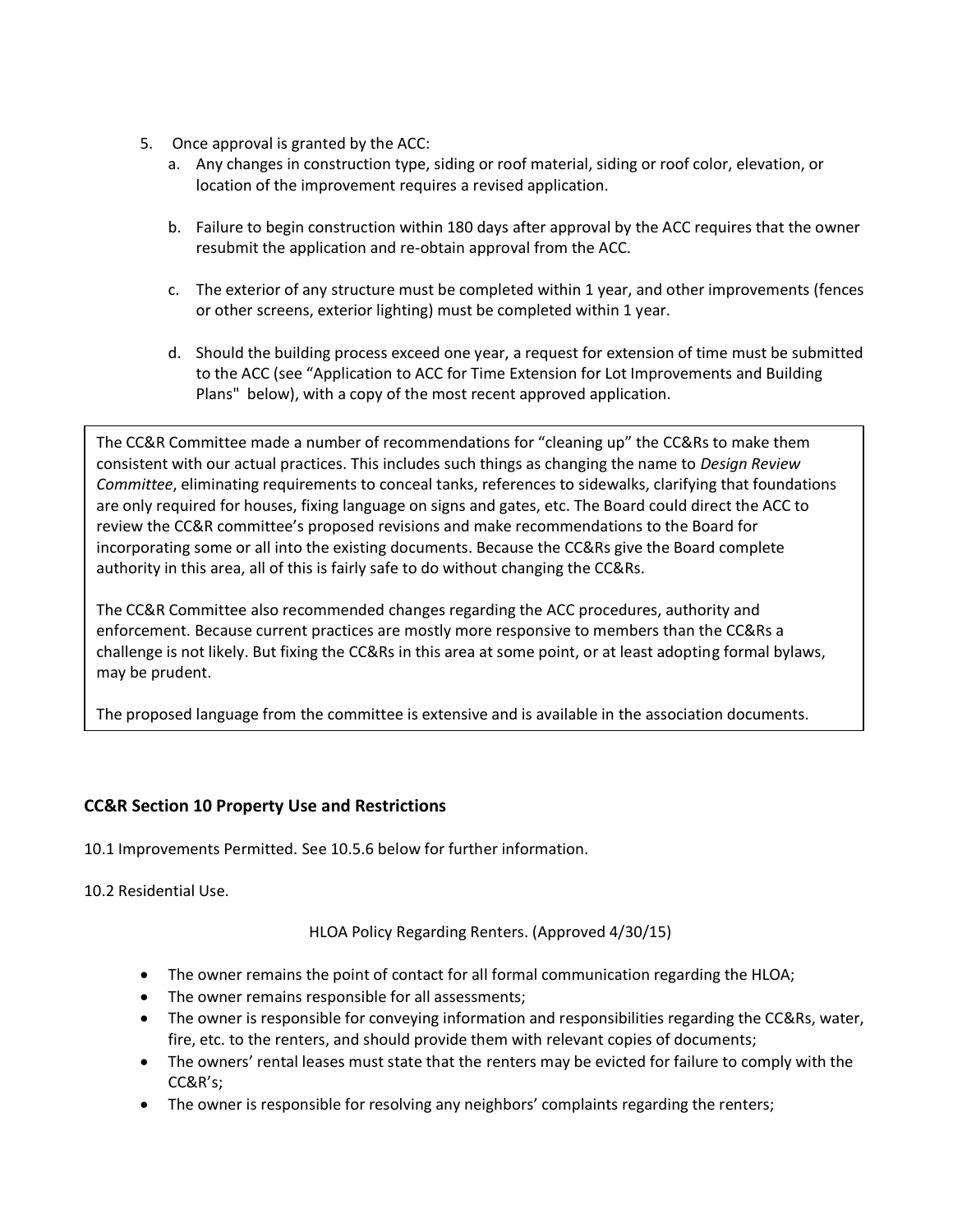- Renters are welcome and encouraged to attend committee and membership meetings as well as social events, but they may not vote on any matters;
- The Secretary and Water Manager should be notified of all renters' and their contact information for use in emergencies, such as a "Boil Water Notice."

The CC&R committee recommended that the following policy be adopted: Rentals are not permitted for hotel, transient, or short-term stay purposes, e.g., AirBnB, HomeAway. Rental of units is restricted to longterm rentals; leases shall be of at least three months duration.

The Board probably has the authority to adopt such a policy, based on experts advice. Experts recommend stating a rationale for this policy adoption, e.g. HLOA depends extensively on volunteer labor, which is not consistent with short-term renting.

### 10.5.2 Animals.

10.5.2 The language in the CC&Rs regarding permanently keeping horses and pack animals is confusing and has created substantial controversy in the past. At different times, lawyers have provided opposite interpretations to the Board. A committee has recommended extensive limitations on when and how pack animals may be managed. At this time (May, 2017) no owner is keeping pack animals. Therefore the Board is considering adoption of the following policy, which is consistent with the intent of the original framers of the CC&Rs:

Pack animials (e.g., horses, mules, lamas, etc) are not allowed to be kept or raised within the High Lostine, either on a temporary or permanent basis. An exception may be made for the single current owner who was raising pack animals at the time the CC&Rs were adopted in 1995. The Board may adopt further provisions regarding how this single owner's pack animals may be managed, permanently and temporarily, if it becomes relevant. These provisions will be consistent with the original recommendations of the committee. Fixing the CC&Rs is the preferable solution for fixing the language. In the interim the Board probably has the authority to adopt the above (or alternate) policy because the CC&R language is impossible to interpret without clarification. Member input is needed before proceeding.

10.5.3 Parking. In this rural community, with large lots and abundant equipment, the Board has found the CC&Rs unnecessarily restrictive regarding screening recreational equipment. The Board declines to enforce the restrictions regarding visual screening, but encourages owners to be respectful of neighbors' views.

10.5.6 Temporary and Ancillary Structures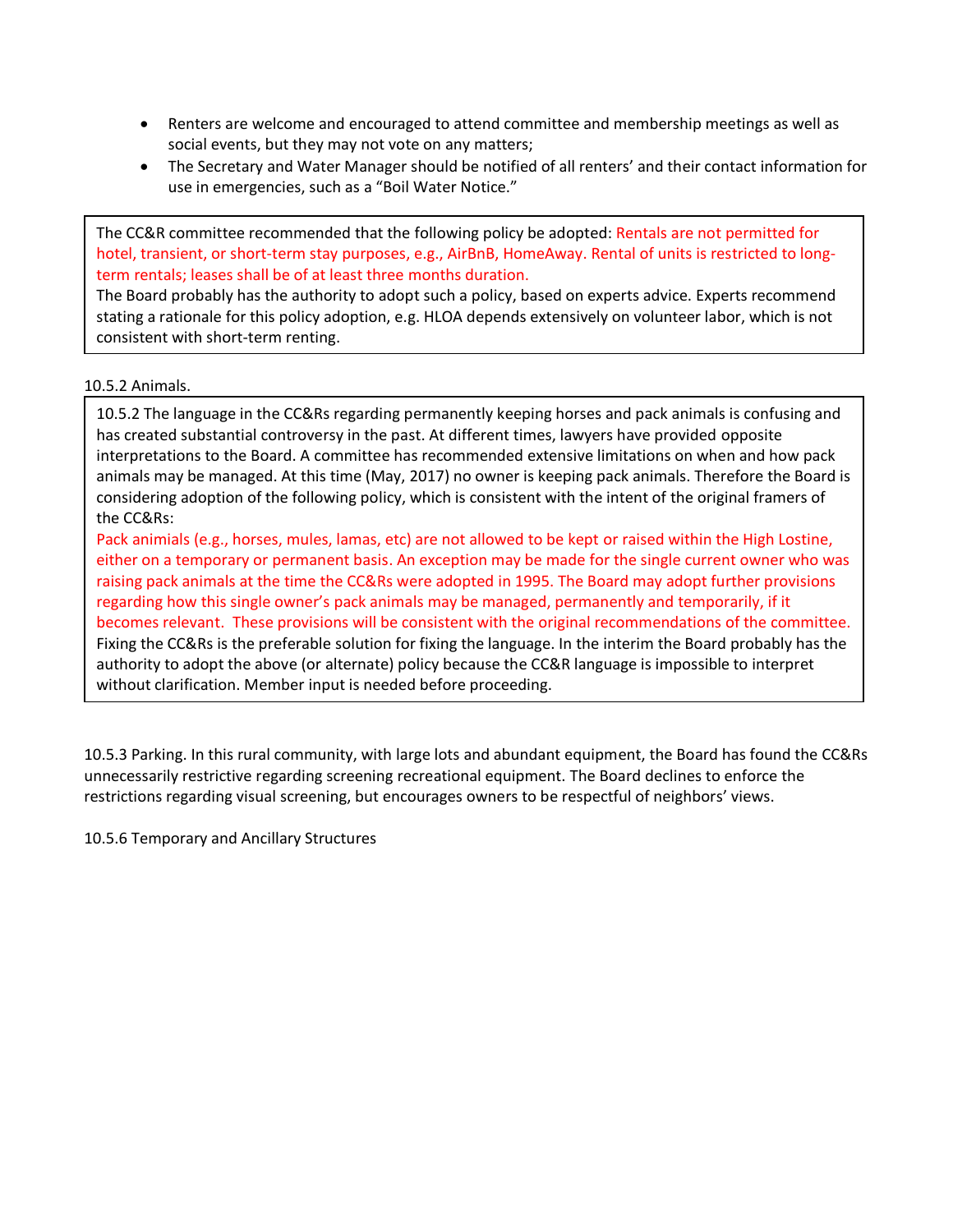10.5.6 The CC&R committee recommended the following addition. This could be accomplished by Board adoption of policy within the ACC guidelines.

Incidental Structures. Structures that are incidental to the permanent residential units (such as garages, storage sheds, studios, barns, greenhouses) are improvements and require approval of the ACC. No incidental structures can be placed on the Lot prior to establishing a service connection to the lot from the community water system. No new incidental structures can be placed on the Lot without installing a functioning septic system or providing a self-contained toilet. The ACC may restrict the number and size of incidental structures prior to building a permanent house.

Camping Structures. Camping structures (such as recreational vehicles, trailers, campers, motorhomes, camping trailers, tents, yurts, vans and truck canopies) may not be placed on the lot prior to installing a functioning septic system or providing a self-contained toilet. The self-contained toilets must be naturally screened to the extent possible given the characteristics of the Lot and be minimally visible to neighbors. No camping structures can be placed on the Lot without access to approved connection to the community water system. Camping structures must be naturally screened to the extent possible given the characteristics of the Lot and be minimally visible to neighbors. Camping structures that are placed on a lot prior to initiating construction of a residential unit cannot be used or left on the lot more than 150 days per year, and cannot be left unattended for more than 30 continuous days.

(Note: two owners have asked the CC&R committee to consider changing this to allow semi-permanent camping-type structures (yurts, tiny-homes.)

10.5.11 Water System. Operating and maintaining the HLOA water system is by far our most expensive and complicated activity. The HLOA water system currently consists of a community well (near the northern entrance to the subdivision), a 50,000 gallon water reservoir (on Lot 1100) and a distribution system linking the reservoir to each lot. The original system was bare-bones and in some respects substandard; it has been upgraded in many ways over the years, and will require additional upgrades in the future. Regulation of the system is currently under Oregon statutes and administrative rules for small systems. As the number of permanent residents increases in the HLOA development (probably in the very near future) we will be required to adhere to regulations that are considerably more complex and will require additional revenue. Planning now for a more complex and expensive infrastructure is essential. It is important that all owners have a basic understanding of how support of the water system is organized and their responsibilities for protecting the system.

Additional and extensive information is available from the High Lostine website, the Water System Committee and in the records of the Association. Following are key issues that are important for understanding and implementing the CC&Rs.

#### Authority and Responsibility

The **members** of the HLOA are collectively responsible for assuring that we have a system for delivering safe drinking water to all our lots. With an aging, poorly designed system, and limited financial resources this presents a significant challenge. On behalf of the membership, the all-volunteer, elected Board plans for the long-term availability of water that meets state and federal standards for safety. The Board delegates much of the responsibility to an appointed all-volunteer Water Committee. This committee operates within the parameters described in an extensive Operations and Maintenance Manual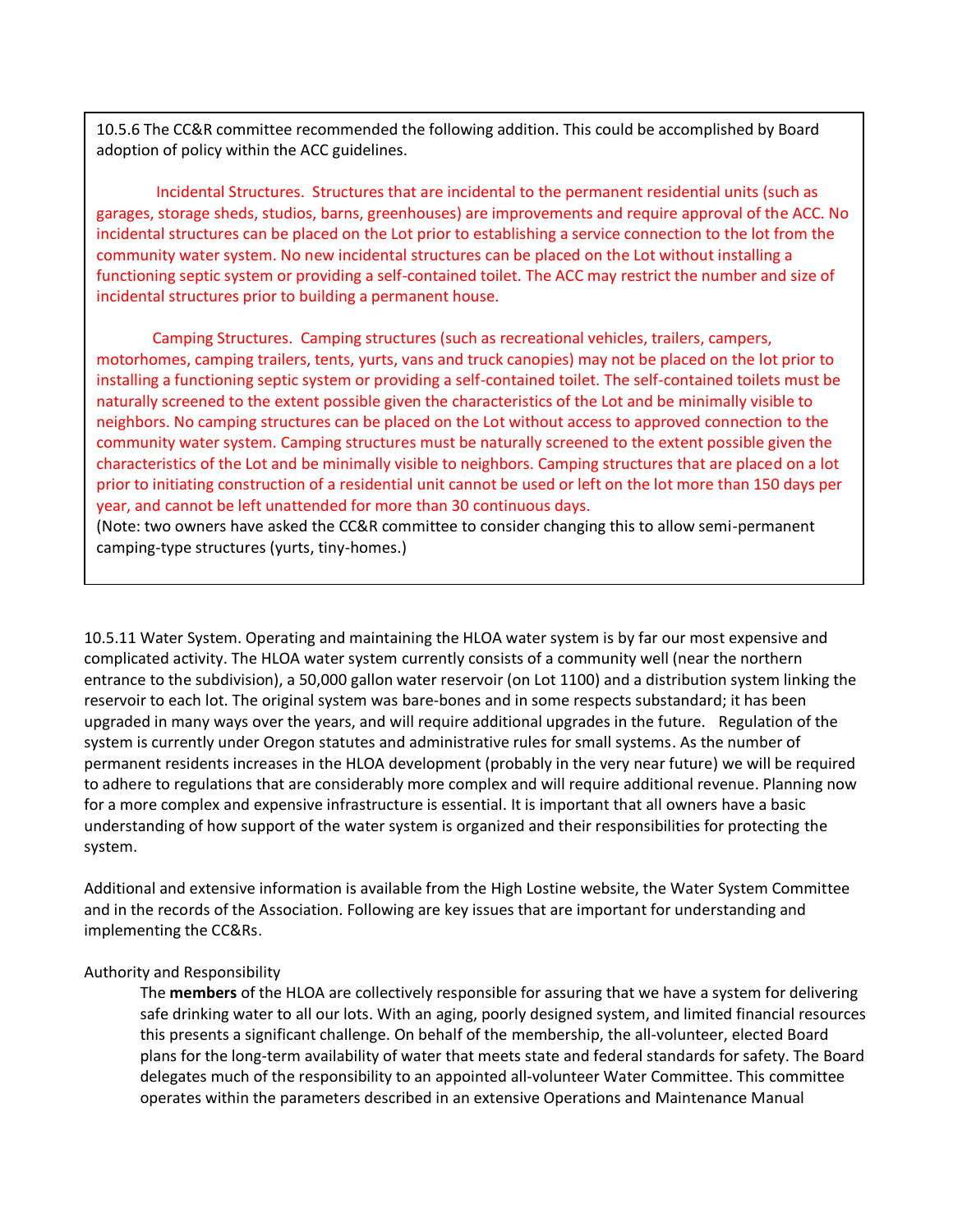(updated by the Water Committee and approved annually by the Board) and within a Board-approved annual budget. The committee works extensively with rural-water-system experts. The Committee, Board and officers collaborate to provide transparent and comprehensive reports to the membership at the annual membership meeting and in occasional mailings, all available on the HLOA website. The Board appoints volunteer Water System Liaisons, who are trained by the state to carry out water sampling procedures.

#### Financing

The HLOA finances the operations, maintenance and infrastructure development of the water system by membership vote of "special assessments" as proscribed in Section 8 of the CC&Rs. As of February, 2016, these assessments consist of two parts: an annual base fee that is the same for all lots (currently \$350/lot), and a variable fee based upon the volume of water used in the previous year (currently \$7.00/1000 gallons). Base fees are paid annually in June in advance. Use fees are paid in June for the preceding 12 months. The amounts are set annually by the Board, based upon input from the Water Committee and from the membership. For any given year, the two fees are available on our website. Water system collections are kept in a separate account by the Treasurer.

At the direction of the HLOA membership at its annual meetings the Board has established goals for creating a reserve account for assuring the long-term viability of financing for the system. Policies for this are currently under development.

#### Policies

Following are formal policies that the Board has approved to guide the Water Committee's work, to inform owners of their responsibilities with respect to protecting their personal safety and safety of the water system, to allocate expenses between the association and owners, and to establish rights in a water system emergency.

Policy: Water System Participation (approved 1999 or 2000)

With one exception (a well developed prior to the creation of the HLOA), all owners must participate and contribute to maintenance of the HLOA water system. Private wells are not permitted. Formal water rights are being acquired by the HLOA on behalf of all members and the final permit will be formally secured in 2036 once most of the lots are developed.

Policy: Water System Ownership (approved a long-time ago)

The water system is owned by the Association. Only the water committee and water system liaisons have the authority to interact in any way with the community water system and settings. This includes the meter boxes and valves therein, pump house, reservoir, water mains, and valves on the mains and reservoir. The Association owns the service line into the meter box and equipment in the meter box. The lot owners own their service line from their house or standpipe back to where the line enters the meter box. Owners are not allowed to access meter boxes, and must notify a water committee member if there is an issue or concern with a meter box. Owners are encouraged to monitor their water usage from the above-ground meter read-out. In case of an emergency (for example, water line break/leak, loss of water supply, etc.) owners should contact a member of the water committee immediately to address potential contamination and/or system failure, to prevent water wastage, and to limit the owner's financial liability. (See highlostine.com website for listing).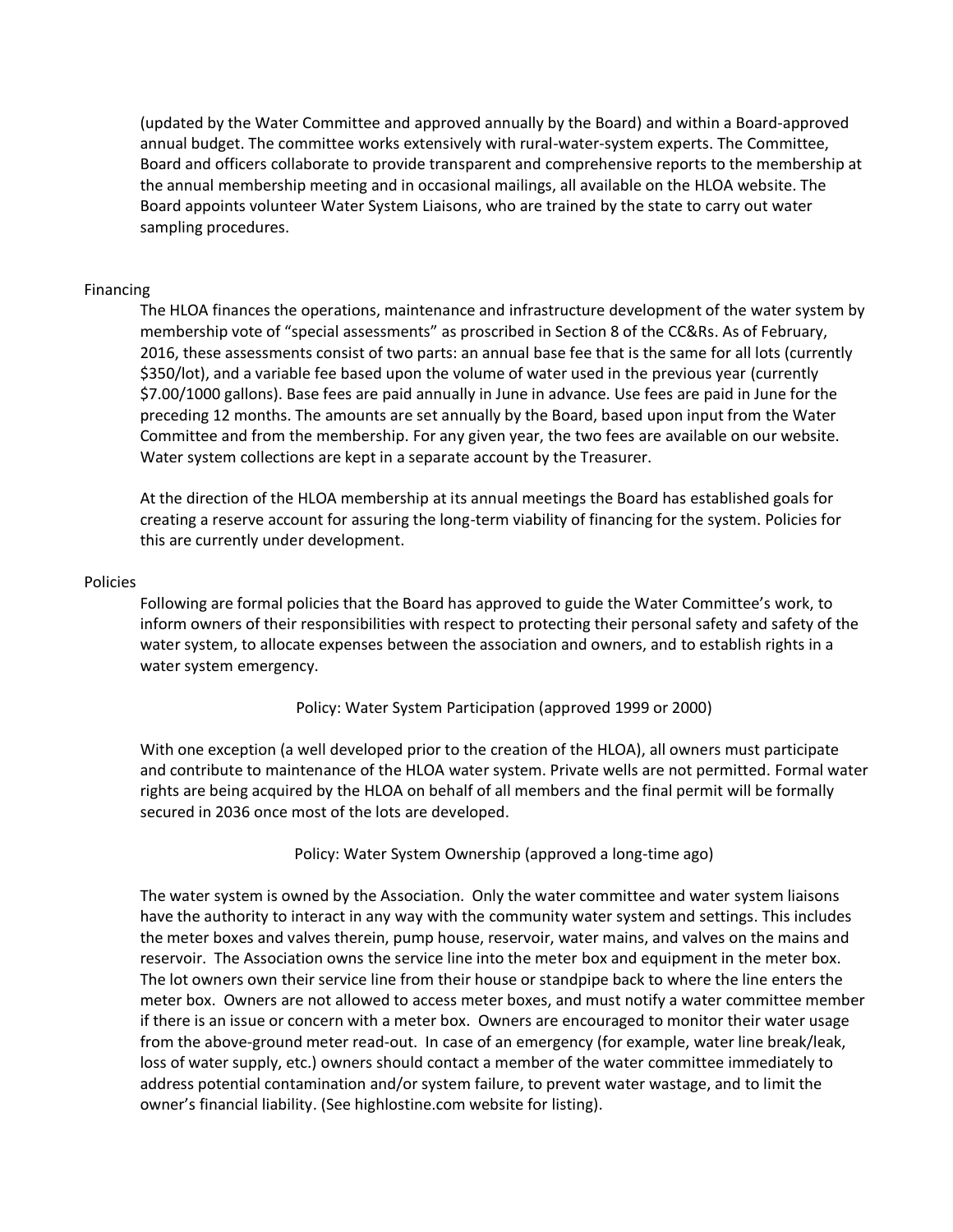#### Policy: Water Pressure Reducing Valve (approved a long-time ago)

Owners on the lower two-thirds of the system, such as along Lostine River Road, experience high water pressure that can damage plumbing and fixtures. Installing a pressure reducing valve on the owner's side of the service line is advisable to reduce this risk. Such valves are the responsibility of owners, not the HLOA.

### Policy: Preventing Contamination of the Water System (approved 4/14/2001)

Owners are responsible for ensuring that vacuum-breaking devices are installed on all outlets on the owner's side of the meter box in order to (a) prevent back-siphoning of water from outside the water system into an owner's plumbing system and service line and (b) provide secondary protection of the community water system. Contamination from back-siphoning can occur when there is a drop in, or loss of, water pressure within either the owner's portion or the community portion of the water system. [Addendum to original policy: In 2006 and thereafter, the HLOA installed a backflow prevention valve(s) in each HLOA-owned meter box to protect the community water system, however grit may become lodged in this valve and cause incomplete sealing.] To prevent back-siphoning, owners are responsible for (1) ensuring their plumber installs vacuum-breaking devices on their exterior faucets (including those in garages and shops), outside standpipes, and irrigation lines and (2) ensuring hoses are not left in puddles, buckets, pesticide sprayers, watering troughs, pools, and other containers.

## Policy: Protection Against Superheated Water in Home (approved 12/16/2006)

Owners are responsible for ensuring their plumber installs device(s) that protect against formation of superheated water. In the presence of a backflow prevention valve (which are required by law and are in each lot's meter box), if both the hot water heater thermostat and the hot water heater temperature and pressure (T&P) valve malfunctioned simultaneously, superheated water can cause water heaters to explode or can allow scalding steam to be released from faucets upon use. (Additional detail on highlostine.com Water System page.)

#### Policy: Low Lead/Remote Read Meter Requirement (Approved 04/29/2016)

Beginning in 2015, remote-read low-lead water meters are mandatory for all new meter installations. New meter installations are relevant: 1) when an owner **connects** to the water system as specified in the Application for Connection to the HLOA Community Water System; 2) when an owner requests a **voluntary conversion/upgrade** to a remote-read low-lead meter; and 3) when the Association determines a meter needs to be **replaced** as a result of repair costs, performance issues, or a scheduled replacement. The HLOA purchases and supplies the meter and the owner reimburses the HLOA for the cost of the meter and shipping. However, water meters are the property of the HLOA. The charge for meter installation is paid by the owner to the trades people who perform the installation. When multiple meters are being installed at one time the HLOA may pay for the installations and bill each owner for their share of the meter installation costs.

Policy: Water Meter Setters for Improved Structural Integrity (Approved 11/2016)

Beginning November 2016 "Water meter setters" are mandatory when, for any reason, excavation is being performed at a meter box. That is, if a hole is being excavated at, or for, a meter box – regardless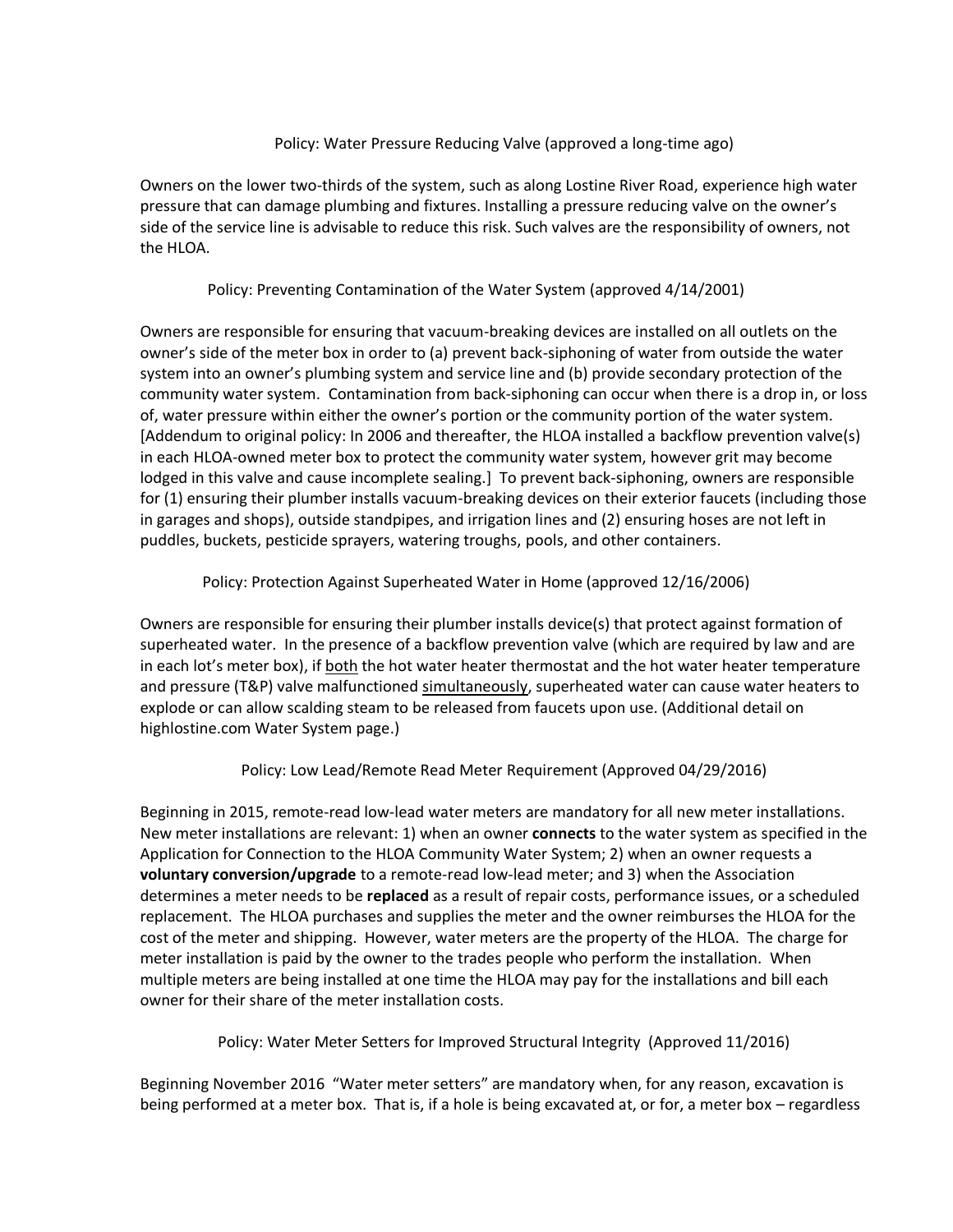of whether the excavation is initiated by the lot owner or by the water committee – installation of a water meter setter will be piggy-backed onto the other work. The installation will occur regardless of whether a meter currently exists or does not exist in the box (the meter can be connected at a later date). The HLOA water system operating account pays for the meter setter and the cost of its installation. If the excavation is initiated by the lot owner (vs. the HLOA), the owner is responsible for the cost of the excavation.

Policy: Requests for Partial Mitigation of a Water Bill (Approved 09/14/2013)

Owners are responsible for the integrity of their service line (i.e., the line from their meter to points of water use on their lots) and the use of water indicated by the annual reading of the water meter. In no case will a bill be reduced when a problem arises as a result of owner's negligence. However, there may be circumstances that the HLOA may consider partial mitigation of a water bill for cause. Owners may request partial mitigation of their water bill through the Water Committee. The request should document the reasons for the request in writing. If the excess bill arises through some failure in the service line, frozen water lines, or similar failure the request should document the nature of the problem, when the problem was observed, and when appropriate repairs were made. The water committee will consider requests individually and make a documented judgment on the extent of the reduction that would be appropriate. This will be made in the form of a recommendation to the Board, with the Board having the final power to determine whether the reduction has been properly justified and finally determines the amount of the reduction. Water committee and Board members are not allowed to participate in discussions of and voting on reductions requested of their own bills.

Policy for Shutting Off Water to a Lot. (Approved: 09/14/2013)

The Water Committee is authorized to shut-off and lock (if necessary) the water supply to a lot for the following reasons:

- 1. An emergency exists that compromises the supply of water to other lots. This would generally be a break in the service line, pipes within structures, or faults in lines that are used outside structures.
- 2. Temporarily interrupt service to a group of lots (i.e. determined by the distribution system) to allow repairs to be made to selected sections of the system. Owners shall be notified in advance if the repairs are planned. No notification would be required in an emergency (e.g., a main break).
- 3. The owner's service line jeopardizes the system. This contingency is most likely to occur if the owners' system poses a risk of cross connections with sewer or septic tank service, an owners' system has a second supply of water whose safety has not been confirmed by appropriate tests, or an owner fails to take precautions to avoid cross connections (classically illustrated by a hose immersed in a bucket, pool, horse trough, etc.)
- 4. For non-payment of water bills. Water may be shut off in the event of non-payment of water bills, as determined by the Treasurer after repeated attempts to collect, and in no case later than the next water billing cycle. The treasurer will consult with the Board, and direct the water committee to turn an owner's water off. If a bill is under negotiation, water may not be shut off.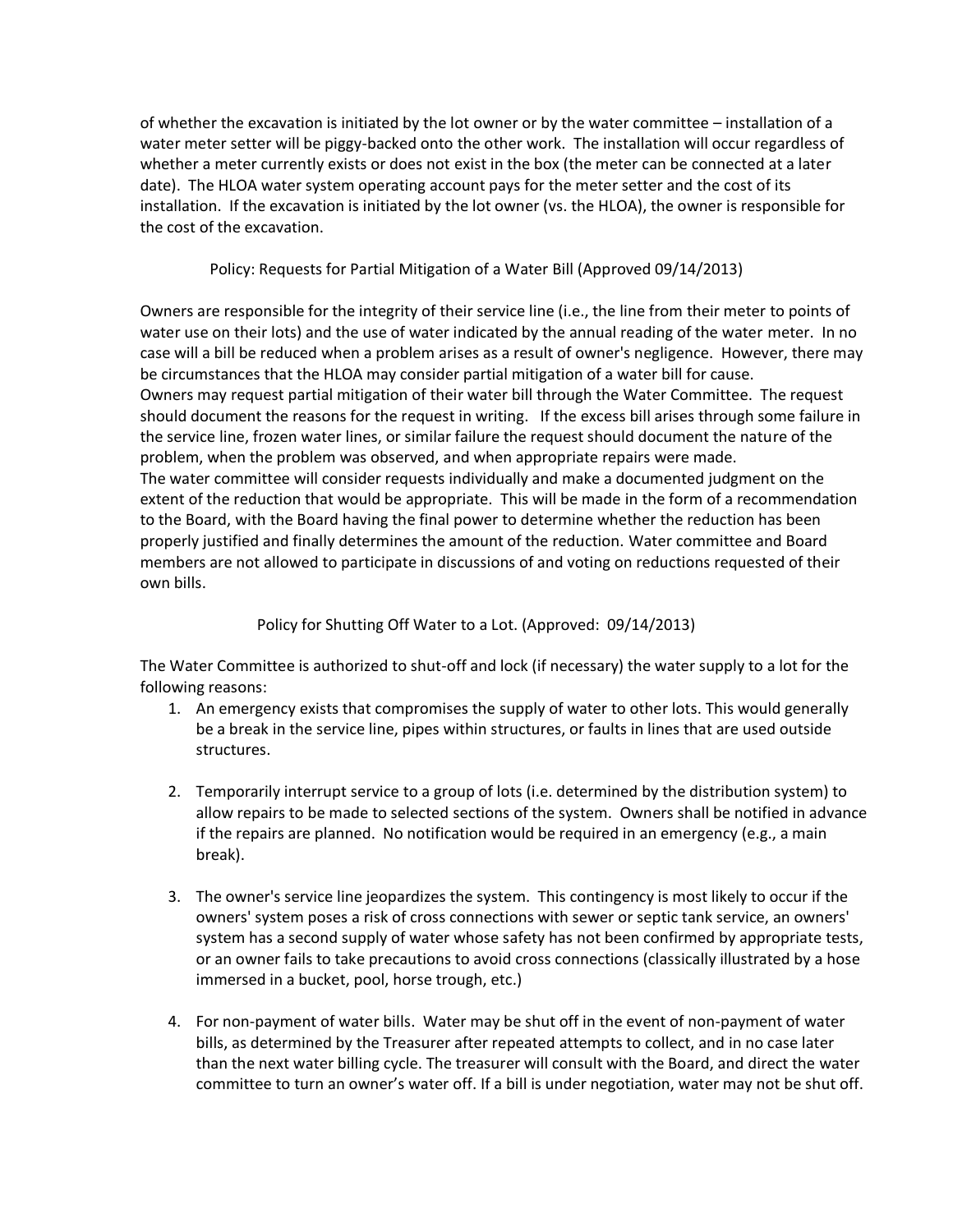#### Additional Owners' Responsibilities

Owners' use of and interaction with the HLOA water system can have catastrophic effects. These include risks of draining the entire reservoir, causing excessive pumping, contaminating the entire system, and causing a break requiring extended system shutdown. Consequently, owners have the following responsibilities:

- Prior to connection to the water system, the owner must (a) notify and discuss their connection with the water committee, (b) complete the Application for Connection to the HLOA Community Water System (available on highlostine.com website), and (c) receive written approval from the water committee. Do NOT assume all contractors know and understand the HLOA requirements.
- The shut-off valve in the meter box is owned by the Association and should **not** be used by owners or plumbers hired by owners. Service lines extending from the main to meter boxes were installed in 1981 using substandard pipe. Therefore, use of this valve produces stress on the substandard pipe and can cause a break. If you intend to regularly or seasonally turn the water to your house on and off, you must install at your cost a second shut-off valve (including drain) near your house.
- Breaks sometimes occur on the owners' side of the meter (between the house or standpipe and the connection to the meter). An owner is responsible for the cost of repairs that occur on their side of the meter. In the event of a leak or break, it is highly recommended that the owner instruct the plumber to use HDPE pipe with a compression fitting, with all pipe and fittings rated at 250 pounds square inch or greater. During repair/replacement, to the extent possible, avoid introducing elbows/bends in the pipe. Elbows/bends distort flow and contribute to water hammer, a transient increase in water pressure resulting from closing of shut-off valves. Please notify the Water Committee before scheduling a repair.
- Comply with directives from the HLOA officers, Water Managers and Water Committee in the event of an emergency and during system maintenance. It is important that owners NOT use water while the Water Committee is in the process of repairing and decontaminating the system.
- Fire fighting equipment (barrels containing water hoses and nozzles, and hydrants) are available to owners. Operation instructions are on a laminated sheet of card underneath the lid. Barrels are locked; to open the lock dial the combination to numerals 2-0-1-1. The shackle (upside down U) must be strongly depressed and released to disengage the latch so the lock will open. See the **operation instructions sheet underneath the barrel lid** for instructions about when and how to use the equipment. Participate in training when offered.
- Owners are encourage to use water conservation practices to reduce their water bill and protect our limited aquifer; this is particularly true in the late summer and fall when the aquifer is less charged.
- **Contact a water committee member (listed on www.highlostine.com) that is a full-time resident** if you notice a red flashing light on the pump house or experience loss of water pressure.
- Please pay water bills promptly or notify the Treasurer if you desire a payment plan.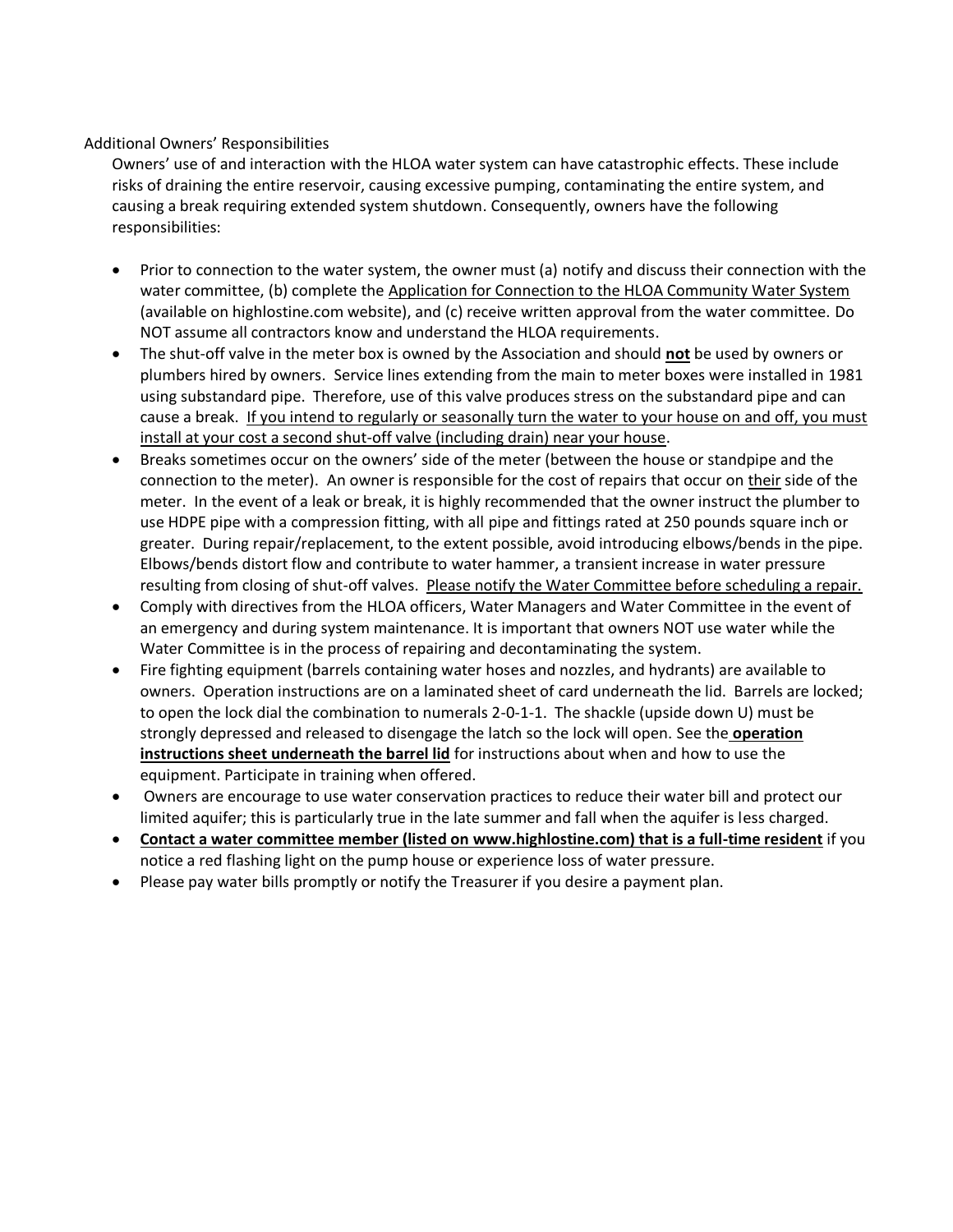#### Section 11. Right of Entry; Fines

The Board has rarely needed to deal with enforcements issues. Though the CC&Rs provide thorough authority for enforcement, the Board has taken a more restrained approach, and has used a lawyer when filing a lien. Cleaning up the CC&Rs would be desirable. Short of that, implementation could probably be handled as a bylaws adoption.

The CC&R committee recommended replacing the first paragraph in the CC&Rs with the following: 11.1 Water System Maintenance. After not less than fifteen (15) days written notice to the affected Owner, the Board of Directors or its authorized representative or contractor shall have the right to enter upon any Lot to maintain the community water system. In the event of an emergency that threatens the integrity of the community water system, the Owner hereby grants the right of entry on his or her Lot to any person authorized by the Board, whether the Owner is present at the time or not.

11.2 Design Review Committee ("DRC") NonCompliance. If the DRC determines that an Owner has not constructed, remodeled or modified an Improvement consistent with the specifications of a DRC approval or has constructed, remodeled, or modified an Improvement without obtaining DRC approval, and DRC sends a notice of noncompliance to such Owner, and such Owner fails to commence diligently remedying such noncompliance in accordance with such notice, then, effective at 5:00 p.m. on the tenth (10th) day after issuance of such notice, the DRC shall provide notice of a hearing to consider the Owner's continuing noncompliance. The hearing shall be set not more than thirty (30) days from the date on which the notice of noncompliance was issued. At the hearing, if the DRC finds that there is no valid reason for the continuing noncompliance, the DRC shall determine the estimated costs of achieving compliance and may issue a fine against the noncomplying Owner for such amount. The DRC also shall require the Owner to remedy such noncompliance within ten (10) days after the date of the DRC's determination. If the Owner does not comply with the DRC's ruling within such period or any extension thereof granted by the DRC, at its sole discretion, the DRC may remove the noncomplying Improvement, remedy the noncompliance, and/or record a notice of noncompliance in the county deed records. The costs of any such action shall be assessed against the Owner as an assessment either before or after any remedial action is taken.

The Committee recommended modifying the second paragraph as follows:

**11.3 Fines.** As an alternative remedy and without waiving its right to subsequently exercise any other remedy, the Association shall have the right to levy fines against any Owner or Occupant who violates a provision of this Declaration and fails to correct such violation within fifteen (15) days after the effective date of a written notice from the Board providing an opportunity for a hearing and setting forth the violation and required corrective action in reasonable detail. If the Owner would like a hearing before the Board, the Owner must submit such request in writing to the Board within fifteen (15) days of the date of the notice. The Board shall have the right to impose such fines by resolution in an amount deemed appropriate by the Board in the exercise of its reasonable discretion; provided, however, that the first fine for the violation of any provision of the Declaration shall not exceed \$25.00, the second fine for the violation of the same provision shall not exceed \$50.00, and the third and subsequent fines shall not exceed \$100.00. A fine shall be paid promptly upon written notification of the same. If a Member or Occupant fails to pay a fine within ten (10) days after the effective date of such written notification, the Board may record a lien against the Lot as provided in Section 8.5. The Board may also charge late fees, administrative expenses, collection costs and attorney's fees whether or not suit or action is filed.